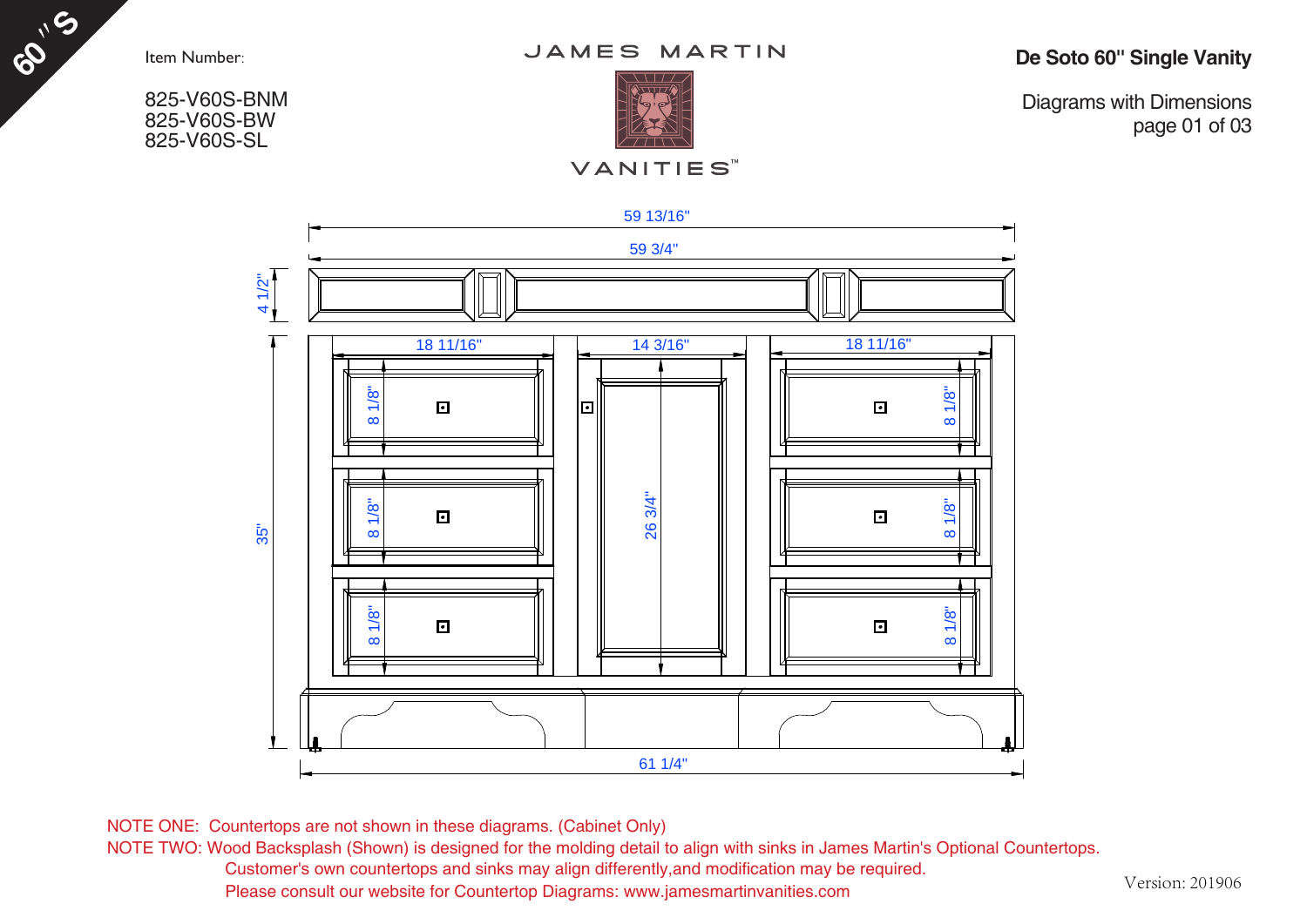**60 S**

825-V60S-BNM 825-V60S-BW 825-V60S-SL

JAMES MARTIN

**De Soto 60'' Single Vanity**

Diagrams with Dimensions page 02 of 03



NOTE ONE: Countertops are not shown in these diagrams. (Cabinet Only) NOTE TWO: Internal Shelves(Shown) are designed to align with sinks in James Martin's Optional Countertops. Customer's own countertops and sink may align differently, and modification may be required. Please consult our website for Countertop Diagrams: www.jamesmartinvanities.com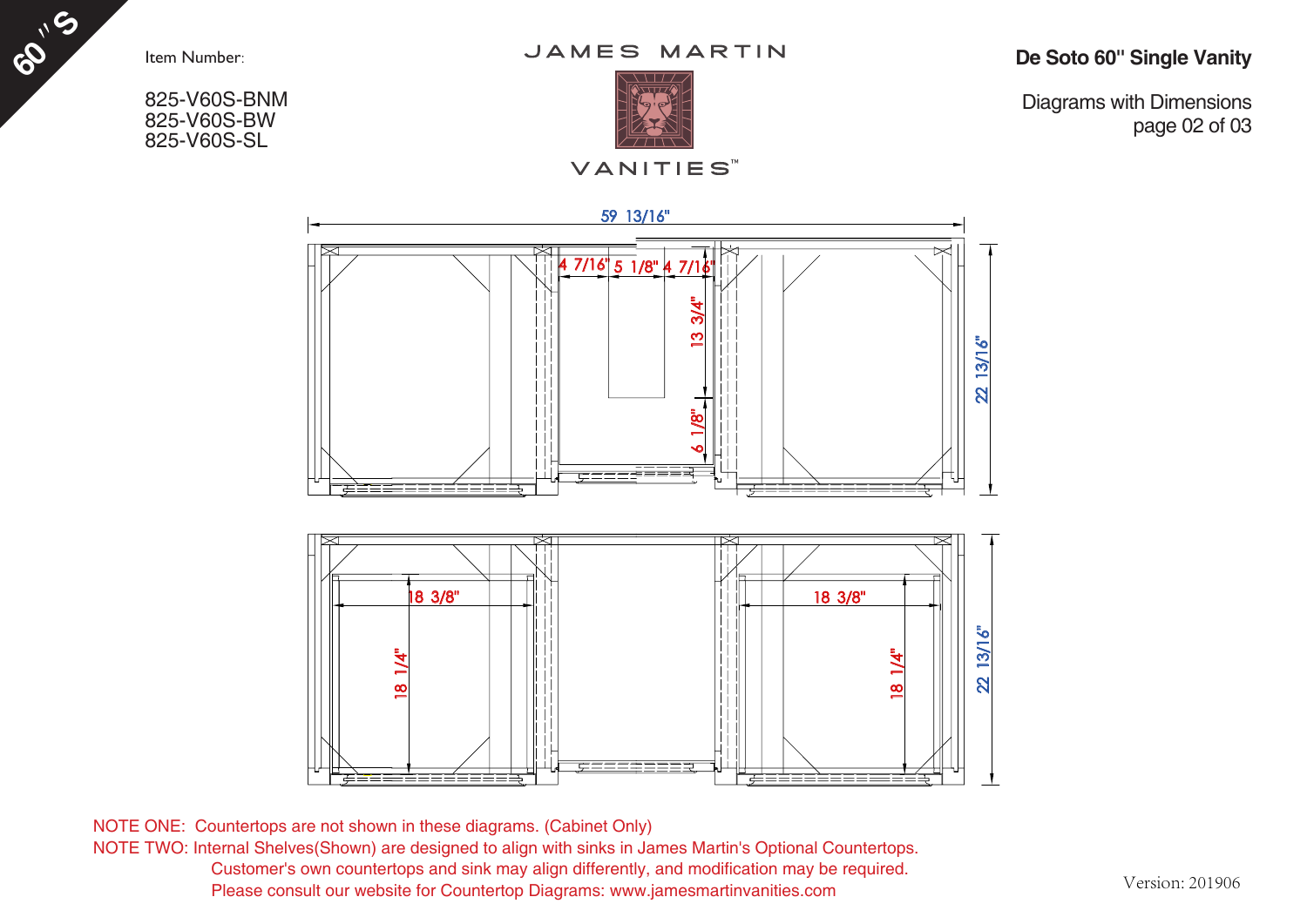**60 S**

825-V60S-BNM 825-V60S-BW 825-V60S-SL

![](_page_2_Picture_2.jpeg)

**De Soto 60'' Single Vanity**

![](_page_2_Picture_4.jpeg)

## **VANITIES**<sup>™</sup>

Diagrams with Dimensions page 03 of 03

![](_page_2_Figure_7.jpeg)

NOTE ONE: Countertops are not shown in these diagrams. (Cabinet Only)

NOTE TWO: Wood Backsplash (Shown) is designed for the molding detail to align with sinks in James Martin's Optional Countertops.

Customer's own countertops and sinks may align differently,and modification may be required.

Please consult our website for Countertop Diagrams: www.jamesmartinvanities.com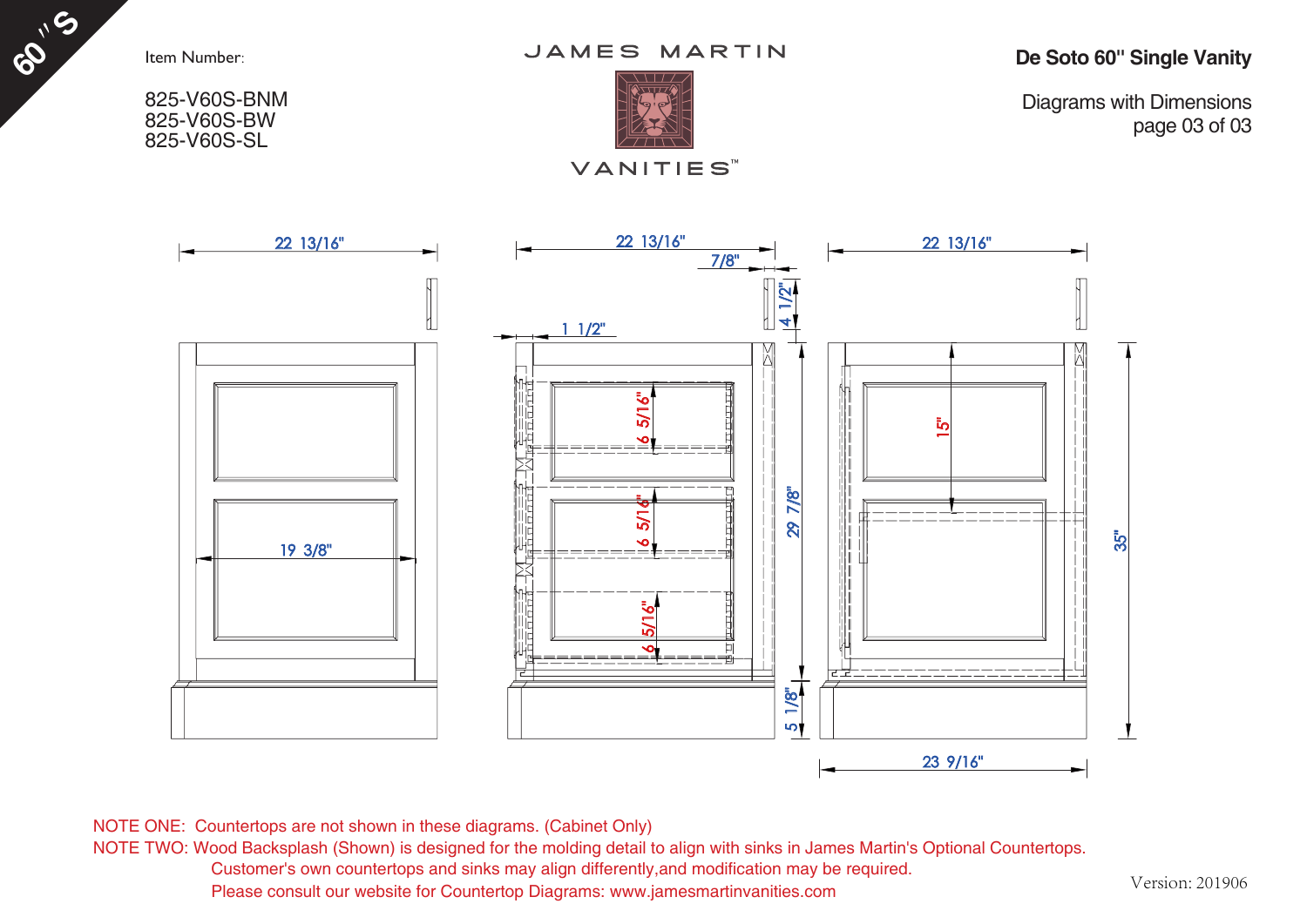**1524 mm**

825-V60S-BNM 825-V60S-BW 825-V60S-SL

JAMES MARTIN

![](_page_3_Picture_3.jpeg)

**De Soto 1524mm Single Vanity**

Diagrams with Dimensions page 01 of 03

![](_page_3_Figure_6.jpeg)

NOTE ONE: Countertops are not shown in these diagrams. (Cabinet Only)

NOTE TWO: Wood Backsplash (Shown) is designed for the molding detail to align with sinks in James Martin's Optional Countertops. Customer's own countertops and sinks may align differently,and modification may be required. Please consult our website for Countertop Diagrams: www.jamesmartinvanities.com